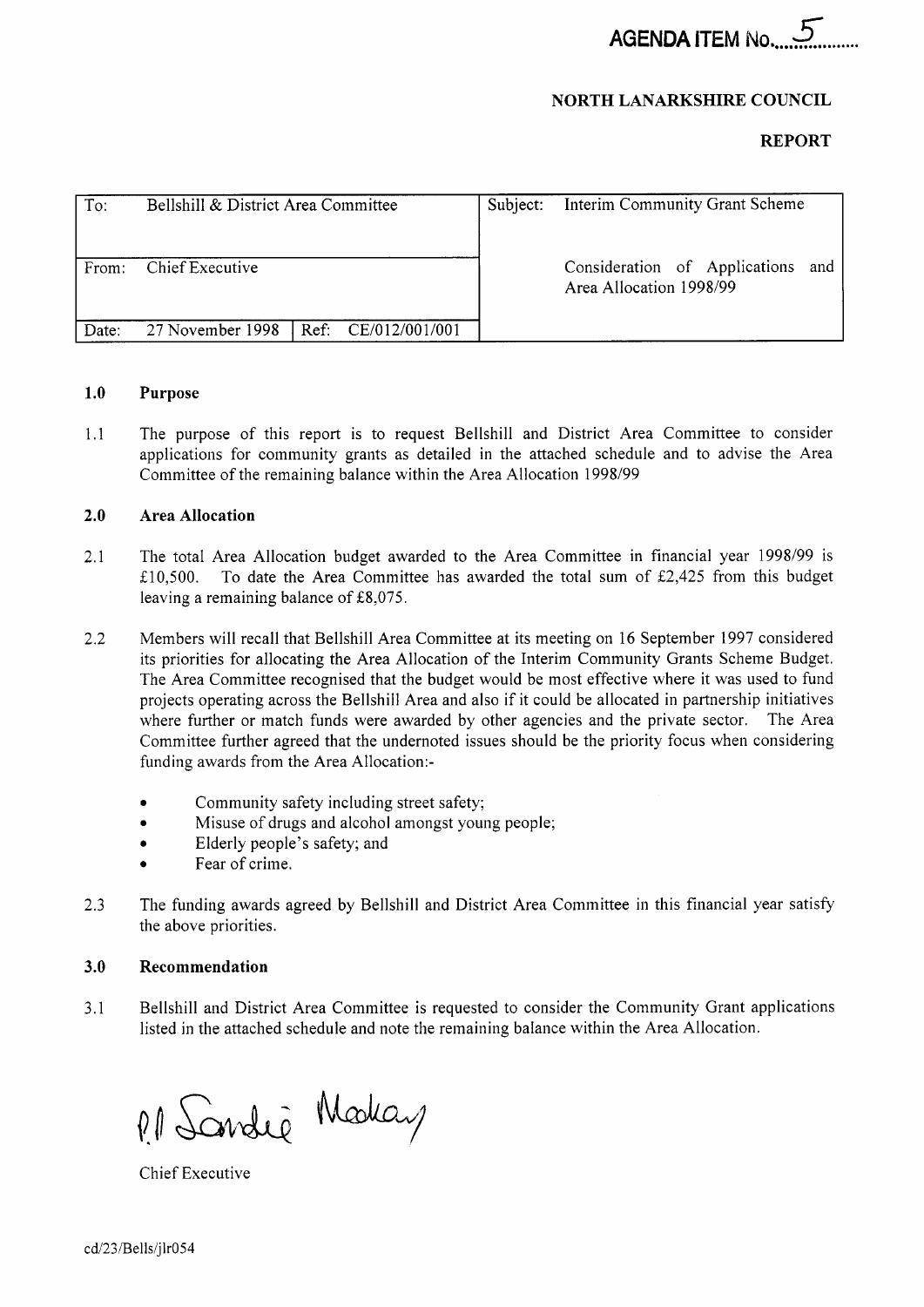# Schedule of Community Grants Applications for submission to

# Bellshill and District Area Committee

# *Meeting of 3 December 1998*

| NORTH LANARKSHIRE COUNCIL                                   |                                                         |                                                                                                                                                                                                          |                           |                        |             |                                                                                     |  |  |
|-------------------------------------------------------------|---------------------------------------------------------|----------------------------------------------------------------------------------------------------------------------------------------------------------------------------------------------------------|---------------------------|------------------------|-------------|-------------------------------------------------------------------------------------|--|--|
| Schedule of Community Grants Applications for submission to |                                                         |                                                                                                                                                                                                          |                           |                        |             |                                                                                     |  |  |
| <b>Bellshill and District Area Committee</b>                |                                                         |                                                                                                                                                                                                          |                           |                        |             |                                                                                     |  |  |
| Meeting of 3 December 1998                                  |                                                         |                                                                                                                                                                                                          |                           |                        |             |                                                                                     |  |  |
| <b>CONTINUED APPLICATIONS</b>                               |                                                         |                                                                                                                                                                                                          |                           |                        |             |                                                                                     |  |  |
| <b>Ref No:</b>                                              | Name of Group                                           | <b>Purpose of Application</b>                                                                                                                                                                            | Grant<br><b>Requested</b> | Ward<br>N <sub>0</sub> | Councillor  | <b>Comments</b><br>(All awards subject to<br>receipt of outstanding<br>information) |  |  |
| CG98/99 - 96                                                | <b>Bellshill and District School</b><br>Football League | to assist with park fees, referees, transport<br>and trophies                                                                                                                                            | £550.00                   | 24                     | H. McGuigan |                                                                                     |  |  |
|                                                             |                                                         | (Cheque previously issued for £330.00)                                                                                                                                                                   |                           |                        |             |                                                                                     |  |  |
| CG98/99 - 207                                               | <b>St Gerards Sequence Dancing</b>                      | to assist with the cost of equipment                                                                                                                                                                     | £200.00                   | 24                     | H. McGuigan |                                                                                     |  |  |
|                                                             |                                                         | (Cheque previously issued for £100.00)<br>to assist with operational costs associated                                                                                                                    | £1,500                    | 24                     | H. McGuigan | <b>Small Grants Initiative</b>                                                      |  |  |
| CG98/99 - 234                                               | <b>Bellshill and Mossend YMCA</b>                       | with the Early Years facility                                                                                                                                                                            |                           |                        |             | application successful                                                              |  |  |
|                                                             |                                                         | (Cheque previously issued for £450.00)                                                                                                                                                                   |                           |                        |             |                                                                                     |  |  |
| CG98/99 - 251                                               | <b>Toss Theatre</b>                                     | to assist with the cost of paint, decorative<br>and building materials to construct giant<br>board game on Mossend Shopping Centre<br>and to assist with the running cost of<br>photocopier for 6 months | £1,038.00                 | 24                     | H. McGuigan |                                                                                     |  |  |
|                                                             |                                                         | (Cheque previously issued for £475.00)                                                                                                                                                                   |                           |                        |             |                                                                                     |  |  |
| $CG98/99 - 375$                                             | <b>Bellshill South Senior Citizens</b><br>Club          | to assist with the cost of Christmas party                                                                                                                                                               | £300.00                   | 24                     | H. McGuigan |                                                                                     |  |  |
|                                                             |                                                         | (Cheque previously issued for £250.00)                                                                                                                                                                   |                           |                        | J. Lafferty |                                                                                     |  |  |
| CG98/99 - 377                                               | Shinnetty Youth Club                                    | to assist with the cost of an outing<br>to assist with the cost of football nets and                                                                                                                     | £300.00<br>£167.50        | 29<br>24               | H. McGuigan |                                                                                     |  |  |
| CG98/99 - 383                                               | Bellshill Girls Football Club                           | training cones                                                                                                                                                                                           |                           |                        |             |                                                                                     |  |  |
|                                                             |                                                         | (Cheque previously issued for £125.00)                                                                                                                                                                   |                           |                        |             |                                                                                     |  |  |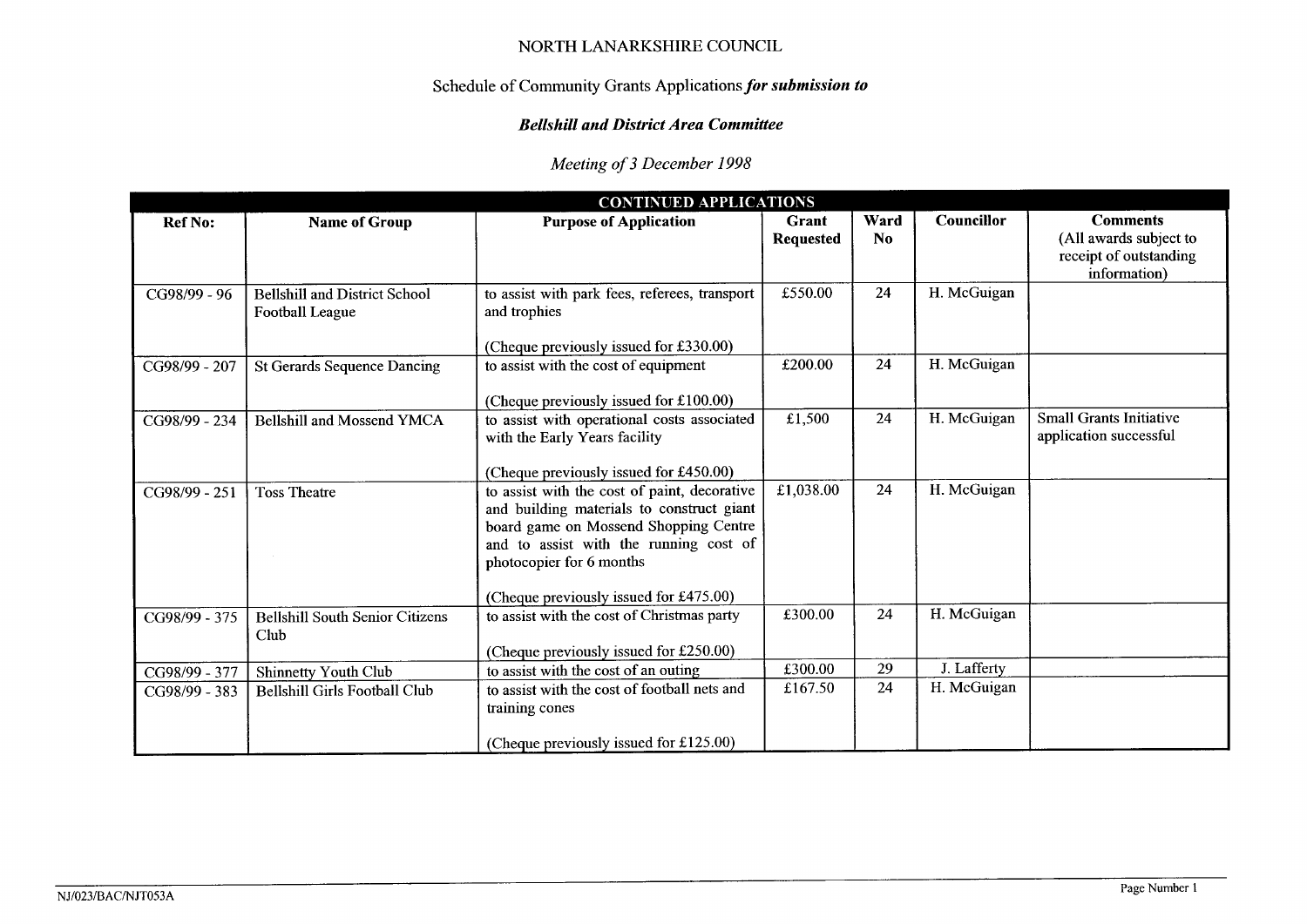# Schedule of Community Grants Applications for *submission to*

## *Bellshill and District Area Committee*

|                                                             |                                                          | NORTH LANARKSHIRE COUNCIL                                                                                                          |                  |                                        |                                                                                               |                                                                  |  |  |
|-------------------------------------------------------------|----------------------------------------------------------|------------------------------------------------------------------------------------------------------------------------------------|------------------|----------------------------------------|-----------------------------------------------------------------------------------------------|------------------------------------------------------------------|--|--|
| Schedule of Community Grants Applications for submission to |                                                          |                                                                                                                                    |                  |                                        |                                                                                               |                                                                  |  |  |
| <b>Bellshill and District Area Committee</b>                |                                                          |                                                                                                                                    |                  |                                        |                                                                                               |                                                                  |  |  |
|                                                             |                                                          |                                                                                                                                    |                  |                                        |                                                                                               |                                                                  |  |  |
|                                                             |                                                          | Meeting of 3 December 1998                                                                                                         |                  |                                        |                                                                                               |                                                                  |  |  |
|                                                             |                                                          |                                                                                                                                    |                  |                                        |                                                                                               |                                                                  |  |  |
| <b>Ref No:</b>                                              | <b>Name of Group</b>                                     | <b>NEW APPLICATIONS</b><br><b>Purpose of Application</b>                                                                           | Grant            | Ward                                   | Councillor                                                                                    | <b>Comments</b>                                                  |  |  |
|                                                             |                                                          |                                                                                                                                    | <b>Requested</b> | No.                                    |                                                                                               | (All awards subject to<br>receipt of outstanding<br>information) |  |  |
| CG98/99 - 434                                               | <b>Bellshill North Road Playgroup</b>                    | to assist with the cost of hall let for<br>Christmas Fayre                                                                         | £150.00          | 24<br>30                               | H. McGuigan<br>H. Curran                                                                      |                                                                  |  |  |
| CG98/99 - 435                                               | Newarthill Parish Church                                 | to assist with cost of Christmas dinner                                                                                            | £300.00          | 29                                     | J. Lafferty                                                                                   |                                                                  |  |  |
| CG98/99 - 436                                               | Holytown Out of School Care                              | to assist with the cost of equipment e.g.<br>playstation, games, tv and video, tabletop<br>games and security covers for radiators | £1,000.00        | 26<br>27                               | K. McAlorum<br>J. Coyle                                                                       |                                                                  |  |  |
| CG98/99 - 437                                               | <b>Birkenshaw Athletic</b>                               | to assist with the cost of new football<br>strips                                                                                  | £500.00          | 21<br>23<br>24                         | D. Saunders<br>J. McCabe<br>H. McGuigan                                                       |                                                                  |  |  |
| CG98/99 - 438                                               | Hattonrigg Senior Citizens Centre                        | to assist with the cost of Christmas dinner                                                                                        | £200.00          | 24<br>30                               | H. McGuigan<br>H. Curran                                                                      |                                                                  |  |  |
| CG98/99 - 499                                               | <b>Bellshill and Mossend Chess</b><br>Club               | to assist with running costs e.g. league fees<br>and travel expenses                                                               | £183.25          | 23<br>24<br>25<br>26<br>29<br>30       | J. McCabe<br>H. McGuigan<br>R. Lyle<br>K. McAlorum<br>J. Lafferty<br>H. Curran                |                                                                  |  |  |
| CG98/99 - 500                                               | John Doyle Centre (Newarthill<br><b>Senior Citizens)</b> | to assist with the cost Christmas dinner<br>and outings                                                                            | £150.00          | 29                                     | J. Lafferty                                                                                   |                                                                  |  |  |
| CG98/99 - 501                                               | <b>Mossend Primary School PTA</b>                        | to assist with the cost of Christmas outing<br>and parties                                                                         | £500.00          | 26                                     | K. McAlorum                                                                                   |                                                                  |  |  |
| CG98/99 - 502                                               | Bellshill Sub Aqua Club                                  | to assist with the cost of repairing/<br>replacing equipment                                                                       | £1,000.00        | 21<br>22<br>23<br>24<br>25<br>26<br>30 | D. Saunders<br>C. Hebenton<br>J. McCabe<br>H. McGuigan<br>R. Lyle<br>K. McAlorum<br>H. Curran |                                                                  |  |  |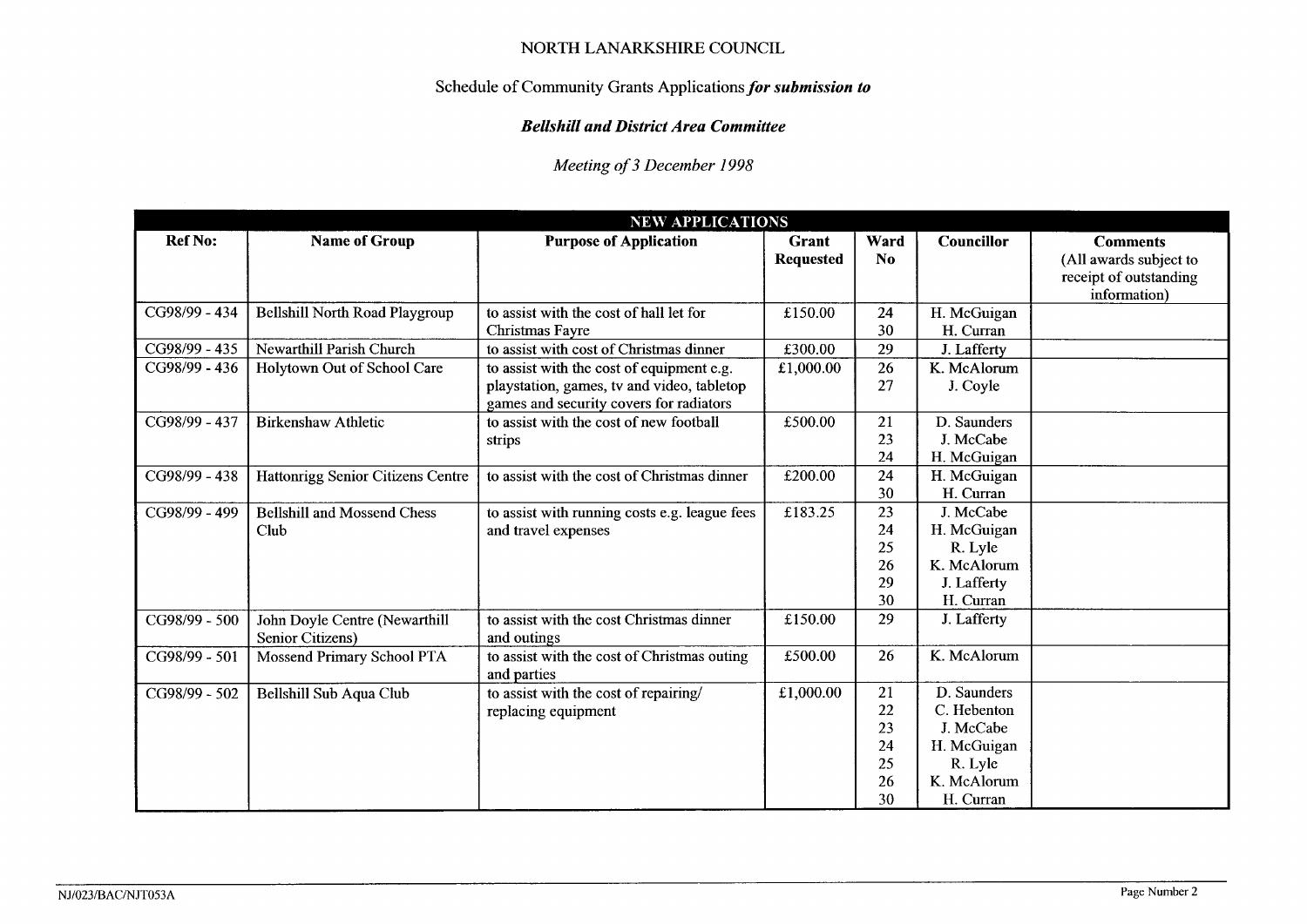# Schedule **of** Community Grants Applications *for submission to*

# *Bellshill and District Area Committee*

# *Meeting of 3 December 1998*

|                |                                                         | Schedule of Community Grants Applications for submission to                                                    |                           |                                                          |                                                                                                                                        |                                                                                     |
|----------------|---------------------------------------------------------|----------------------------------------------------------------------------------------------------------------|---------------------------|----------------------------------------------------------|----------------------------------------------------------------------------------------------------------------------------------------|-------------------------------------------------------------------------------------|
|                |                                                         | <b>Bellshill and District Area Committee</b>                                                                   |                           |                                                          |                                                                                                                                        |                                                                                     |
|                |                                                         | Meeting of 3 December 1998                                                                                     |                           |                                                          |                                                                                                                                        |                                                                                     |
|                |                                                         | <b>NEW APPLICATIONS</b>                                                                                        |                           |                                                          |                                                                                                                                        |                                                                                     |
| <b>Ref No:</b> | <b>Name of Group</b>                                    | <b>Purpose of Application</b>                                                                                  | Grant<br><b>Requested</b> | Ward<br>N <sub>0</sub>                                   | Councillor                                                                                                                             | <b>Comments</b><br>(All awards subject to<br>receipt of outstanding<br>information) |
| CG98/99 - 503  | <b>Limited Edition Youth Group</b>                      | to assist with the cost of hiring PA and<br>sound equipment, lights, transport and arts<br>and craft materials | £400.00                   | 27<br>29                                                 | J. Coyle<br>J. Lafferty                                                                                                                |                                                                                     |
| CG98/99 - 504  | <b>Bellshill and District Citizens</b><br>Advice Bureau | to assist with the cost of social evening for<br>volunteers                                                    | £150.00                   | 21<br>22<br>23<br>24<br>25<br>26<br>27<br>28<br>29<br>30 | D. Saunders<br>C. Hebenton<br>J. McCabe<br>H. McGuigan<br>R. Lyle<br>K. McAlorum<br>J. Coyle<br>K. McKeown<br>J. Lafferty<br>H. Curran |                                                                                     |
| CG98/99 - 505  | Holy Family School Board                                | to assist with the cost of painting games on<br>yard and the purchase of playground<br>games                   | £600.00                   | 24<br>26<br>28<br>$30\,$                                 | H. McGuigan<br>K. McAlorum<br>K. McKeown<br>H. Curran                                                                                  |                                                                                     |
| CG98/99 - 506  | Tannochside Community<br><b>Bowling Club</b>            | to assist with the cost of carpet bowls, a<br>jack and bowl marker labels                                      | £422.90                   | 22<br>23                                                 | C. Hebenton<br>J. McCabe                                                                                                               |                                                                                     |
| CG98/99 - 507  | <b>Appleyard Residents Association</b>                  | to assist with the cost of outings, bingo<br>machine, tea urn, dominoes, darts,<br>crockery and curtains       | £500.00                   | 25                                                       | R. Lyle                                                                                                                                |                                                                                     |
| CG98/99 - 508  | Bellshill West Church Men's<br>Fellowship               | to assist with the cost of tables and chairs                                                                   | £235.00                   | 24<br>25<br>26<br>28                                     | H. McGuigan<br>R. Lyle<br>K. McAlorum<br>K. McKeown                                                                                    |                                                                                     |
| CG98/99 - 509  | <b>Newarthill Parents Association</b>                   | to assist with the cost of Christmas parties<br>and to purchase goods for Christmas fayre                      | £150.00                   | 29                                                       | J. Lafferty                                                                                                                            |                                                                                     |